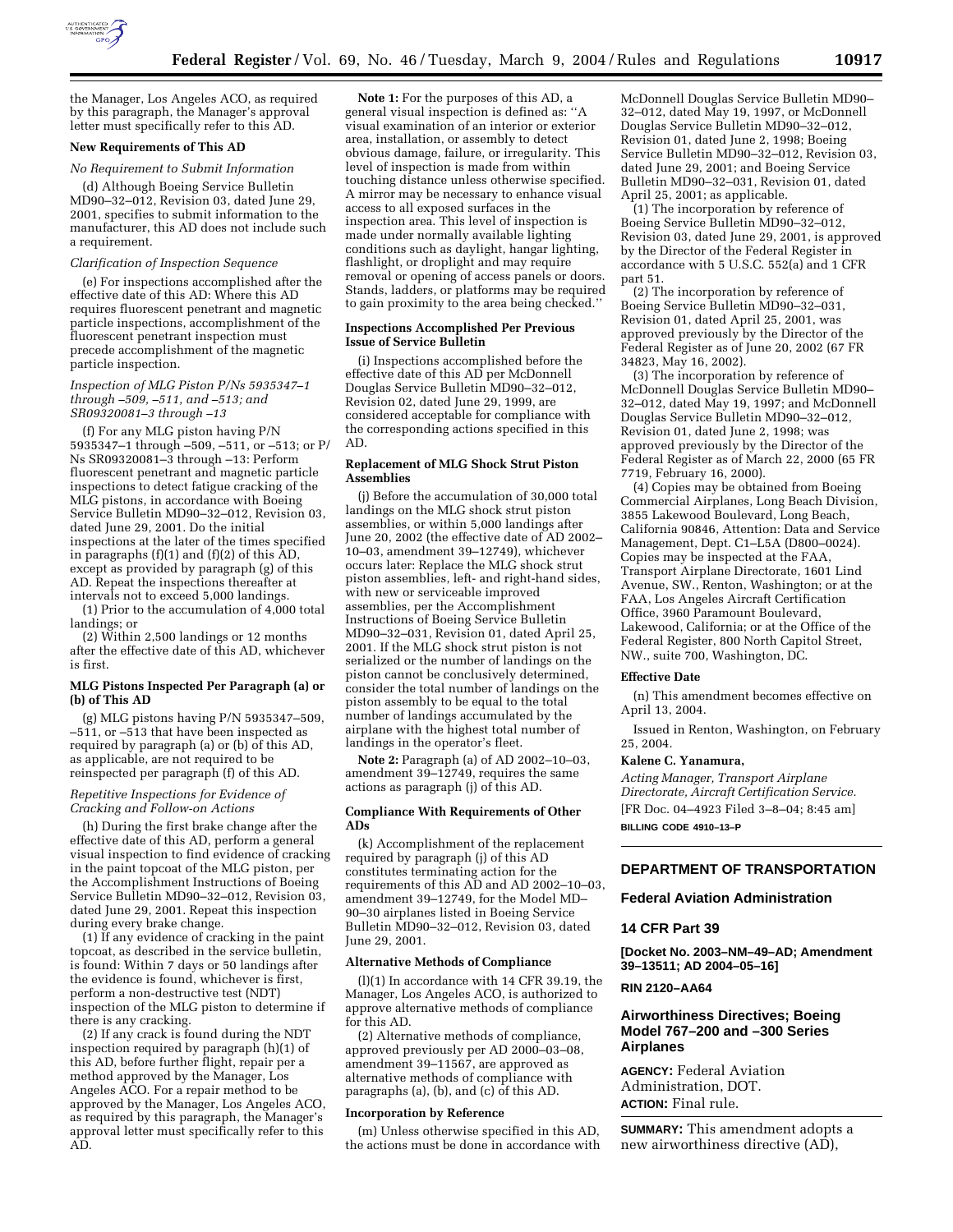applicable to certain Boeing Model 767– 200 and –300 series airplanes, that requires repetitive inspections of the aft pressure bulkhead web, and corrective action, if necessary. This action is necessary to detect and correct fatigue cracks in the aft pressure bulkhead web, which could result in uncontrolled rapid decompression. This action is intended to address the identified unsafe condition.

**DATES:** Effective April 13, 2004.

The incorporation by reference of certain publications listed in the regulations is approved by the Director of the Federal Register as of April 13, 2004.

**ADDRESSES:** The service information referenced in this AD may be obtained from Boeing Commercial Airplanes, P.O. Box 3707, Seattle, Washington 98124–2207. This information may be examined at the Federal Aviation Administration (FAA), Transport Airplane Directorate, Rules Docket, 1601 Lind Avenue, SW., Renton, Washington; or at the Office of the Federal Register, 800 North Capitol Street, NW., suite 700, Washington, DC.

**FOR FURTHER INFORMATION CONTACT:** Suzanne Masterson, Airframe Branch, ANM–120S, FAA, Seattle Aircraft Certification Office, 1601 Lind Avenue, SW., Renton, Washington 98055–4056; telephone (425) 917–6441; fax (425) 917–6590.

**SUPPLEMENTARY INFORMATION:** A proposal to amend part 39 of the Federal Aviation Regulations (14 CFR part 39) to include an airworthiness directive (AD) that is applicable to all Boeing Model 767–200, –300, and –300F series airplanes was published in the **Federal Register** on October 6, 2003 (68 FR 57639). That action proposed to require repetitive inspections of the aft pressure bulkhead web, and corrective action, if necessary.

#### **Comments**

Interested persons have been afforded an opportunity to participate in the making of this amendment. Due consideration has been given to the comments received.

#### **Concur With Proposed AD**

One commenter has reviewed the proposed AD and concurs with the proposed inspections and corrective action.

# **Add Provision for Flight Cycles With Cabin Differential Pressure Less Than 2.0 psi**

One commenter requests that a provision be added allowing flight cycles to not be counted if cabin

differential pressure was below 2.0 pounds per square inch (psi), provided that cabin pressure records be maintained for each airplane, and that no fleet averaging of cabin pressure is allowed. The commenter notes that there is a provision in Boeing Alert Service Bulletin 767–53A0087, dated October 21, 1999, which is the source of service information for this AD. In the ''General Notes'' of the Accomplishment Instructions of the service bulletin, paragraph 6. specifies that ''flightcycles, as defined herein, need not be counted if cabin differential pressure was below 2.0 psi.''

We do not agree with the commenter's request to add a provision for flight cycles with cabin differential pressure less than 2.0 psi. Cabin differential pressure of 2.0 psi or less is not typical of normal operation of the affected airplanes. We do not consider it appropriate to include various provisions in an AD applicable to unique uses of an affected airplane. We have determined that mitigating factors, such as total number of low pressure cycles, could best be evaluated through requests for alternative methods of compliance, as provided by paragraph (e) of this AD. In addition, we have clarified paragraphs (a) and (b) of this AD by referring to the ''Work Instructions'' of the service bulletin instead of the ''Accomplishment Instructions.''

## **Change Effectivity and Revise Affected Models**

One commenter requests the applicability be changed to line numbers 1 through 423 inclusive and that Model –300F series airplanes be removed from the list of affected models. The commenter states that AD 2003–18–10, amendment 39–13301 (68 FR 53503, September 11, 2003), mandates the current revision of Section 9 of the Maintenance Planning Data document, which contains inspection item number 53–80–I01A. Inspection item number 53–80–I01A is the same as the proposed actions for line numbers 424 and on. This would cause duplicate requirements for the same actions, causing confusion for operators as to what inspections to accomplish and how to comply with both ADs.

The FAA agrees with the commenter's request. For line numbers 424 and on, the Airworthiness Limitations for Boeing Model 767 series airplanes are currently in effect and AD 2003–18–10 adequately mandates the proposed inspections and corrective action. We have changed the applicability to line numbers 1 through 423 inclusive and removed Model –300F series airplanes

from the list of affected models. Because of the new applicability, we also removed Group 3 and Group 4 from Table 1 of this AD, revised paragraph (b) of this AD, and changed the number of affected airplanes in the ''Cost Impact'' paragraph of the AD.

#### **Conclusion**

After careful review of the available data, including the comments noted above, the FAA has determined that air safety and the public interest require the adoption of the rule with the changes previously described. The FAA has determined that these changes will neither increase the economic burden on any operator nor increase the scope of the AD.

# **Cost Impact**

There are approximately 406 airplanes of the affected design in the worldwide fleet. The FAA estimates that 182 airplanes of U.S. registry will be affected by this AD, that it will take approximately 14 work hours per airplane to accomplish the required inspection, and that the average labor rate is \$65 per work hour. Based on these figures, the cost impact of the AD on U.S. operators is estimated to be \$165,620, or \$910 per airplane.

The cost impact figure discussed above is based on assumptions that no operator has yet accomplished any of the requirements of this AD action, and that no operator would accomplish those actions in the future if this AD were not adopted. The cost impact figures discussed in AD rulemaking actions represent only the time necessary to perform the specific actions actually required by the AD. These figures typically do not include incidental costs, such as the time required to gain access and close up, planning time, or time necessitated by other administrative actions.

## **Regulatory Impact**

The regulations adopted herein will not have a substantial direct effect on the States, on the relationship between the national Government and the States, or on the distribution of power and responsibilities among the various levels of government. Therefore, it is determined that this final rule does not have federalism implications under Executive Order 13132.

For the reasons discussed above, I certify that this action (1) is not a ''significant regulatory action'' under Executive Order 12866; (2) is not a ''significant rule'' under DOT Regulatory Policies and Procedures (44 FR 11034, February 26, 1979); and (3) will not have a significant economic